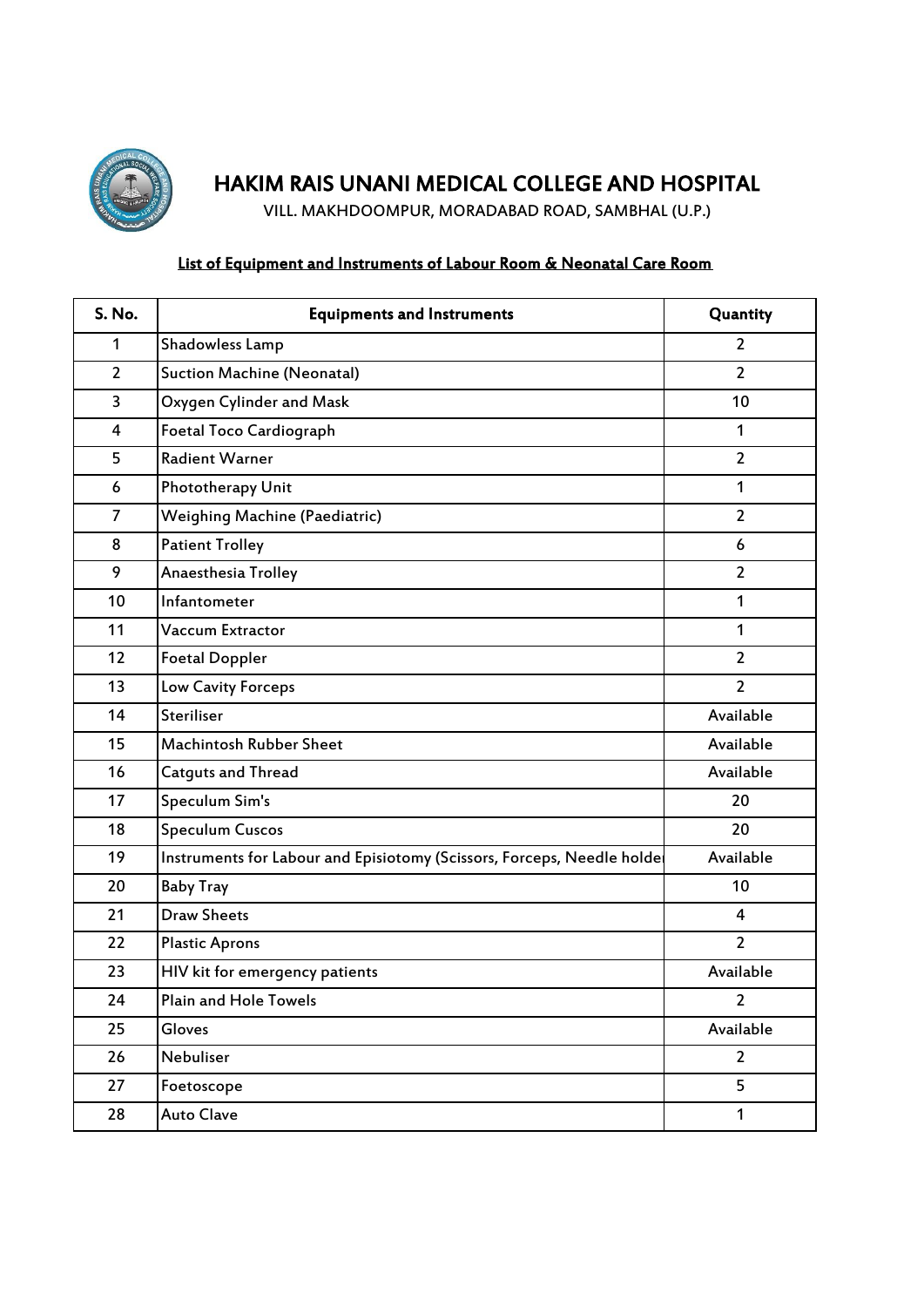| 29 | Drums                                     | Available      |
|----|-------------------------------------------|----------------|
| 30 | <b>Intrumental Trolley</b>                | Available      |
| 31 | OT Tables and Head Up & Head Low Facility | 1              |
| 32 | Double Dome Shadowless Lamp               | 1              |
| 33 | <b>Pulse Oximeter</b>                     | 1              |
| 34 | Oxygen Cylinder                           | $\overline{2}$ |
| 35 | <b>Resuscitation Kit</b>                  | $\mathbf{1}$   |
| 36 | <b>Boyle's Apparatus</b>                  | 1              |
| 37 | Electrocautery                            | 1              |
| 38 | <b>MTP Suction Machine</b>                | 1              |
| 39 | Anaesthesia Kit                           | 1              |
| 40 | <b>Blunt and Sharp Curettes</b>           | 20             |
| 41 | Dilators set (Hegar's Hawkins)            | 20             |
| 42 | <b>Anterior Vaginal Wall Retractor</b>    | 15             |
| 43 | <b>Uterine Sound</b>                      | 5              |
| 44 | Volsellum                                 | 20             |
| 45 | <b>MTP Suction Curette</b>                | 25             |
| 46 | <b>Needles</b>                            | Available      |
| 47 | <b>Needles Holders</b>                    | Available      |
| 48 | <b>Sponge Holding Forceps</b>             | 18             |
| 49 | <b>Towel Clips</b>                        | Available      |
| 50 | Retractors Abdominal (Doyne's etc.)       | 10             |
| 51 | <b>Green Armytage Forceps</b>             | 10             |
| 52 | <b>Uterus Holding Forceps</b>             | 10             |
| 53 | Kocher's Forceps                          | 10             |
| 54 | Artery Forceps (Long, Short, Mosquito)    | 25             |
| 55 | <b>Scissors (Different Sizes)</b>         | 22             |
| 56 | <b>Forceps Obstetrics</b>                 | 30             |
| 57 | <b>Tonque Depressor</b>                   | Available      |
| 58 | <b>Endotracheal Tubes</b>                 | 20             |
| 59 | <b>B.P. Apparatus</b>                     | $\overline{2}$ |
| 60 | <b>HSG Cannula</b>                        | 10             |
| 61 | <b>Cord Cutting Appliances</b>            | 20             |
| 62 | I.U.C.D. Removing Hook                    | 15             |
| 63 | <b>Bladder Sound</b>                      | 6              |